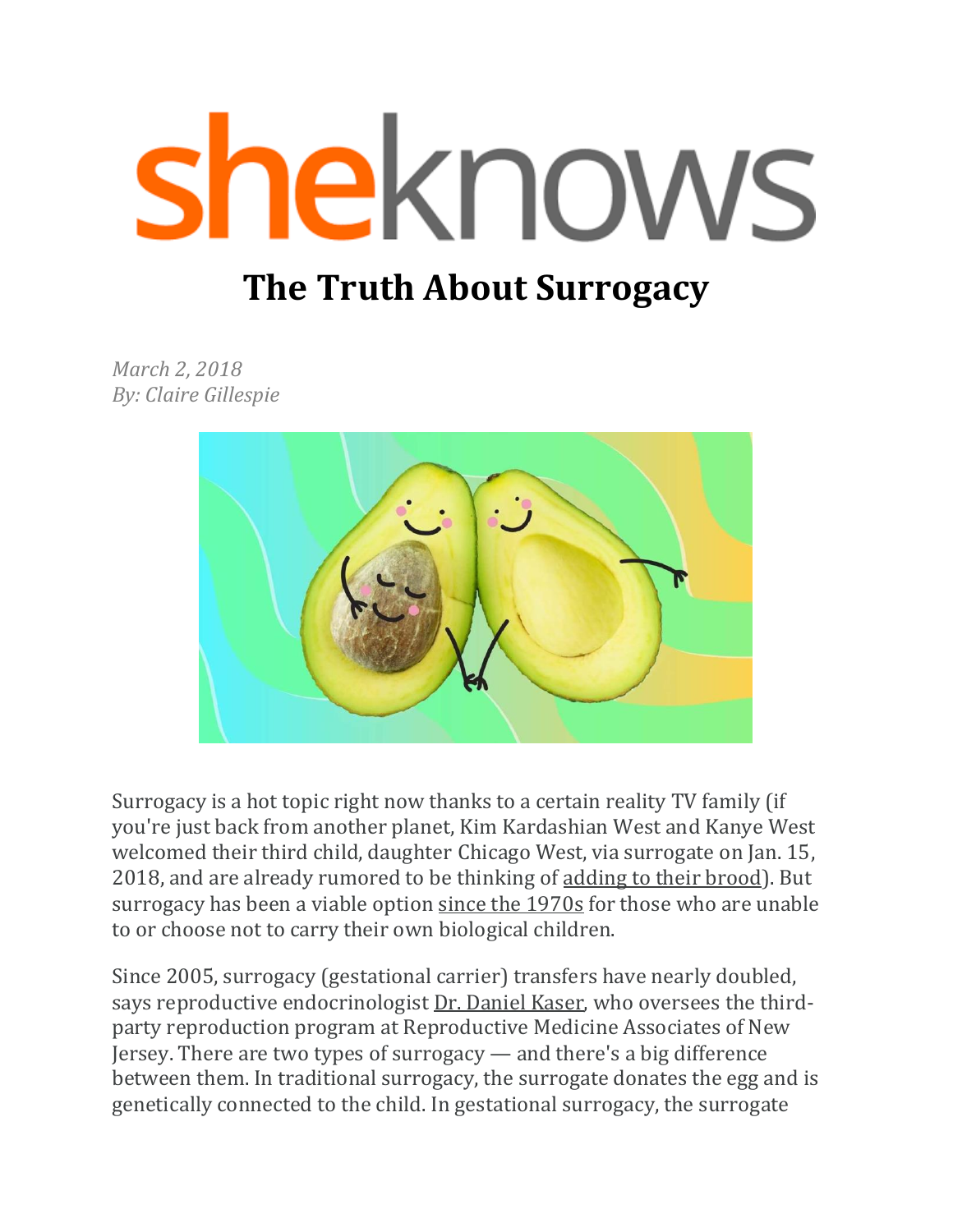receives a fertilized embryo and has no genetic connection to the child. That embryo may have been fertilized by the intended father and mother or by a separate egg donor. (Kardashian West and West used a gestational surrogate in case you were wondering.)

Surrogacy can be a highly emotional process, and the laws are complex at best. In fact, many U.S. states [don't have clear surrogacy laws](http://www.allaboutsurrogacy.com/surrogacylaws.htm) at all. To shed some light on the process for those considering it (and the rest of us too) we spoke to experts in the field. Here are the facts about surrogacy — which bear little resemblance to the movies.

#### *More: [Kim Kardashian West Talks About Losing Embryo & Choosing Surrogacy](http://www.sheknows.com/parenting/articles/1137342/kim-kardashian-west-lost-embryo-surrogate)*

1. The screening process is intense...

Whether you're looking for a surrogate or thinking about being a surrogate yourself, the screening process is *very* thorough. The treating fertility doctor carries out a personal interview and all necessary tests to make sure the surrogate is physically healthy. According to IVFMD fertility specialist Dr. [Maria Bustillo,](https://www.ivfmd.com/maria-bustillo-md/) these include an assessment of intent to follow through with the process; standard tests for transmissible diseases such as hepatitis and HIV; and tests to rule out diabetes, hypertension and elevated cholesterol. A trained psychologist or social worker with experience working with surrogates will perform psychologist screening to ensure they're mentally healthy. But the spotlight doesn't just shine on the surrogate; all parties have to feel comfortable with the arrangement, meaning the surrogate gets profiles of the intended parents and can choose whether she wants to work with them or not.

## 2. There's a lot of red tape

A legal contract between the intended parents and the surrogate is an absolute must, says Kaser, and this should be drawn up and executed by an experienced reproductive lawyer — and should include what type of contact the parties want to have with each other throughout and after the pregnancy. Of course, this comes with significant costs, particularly if you are an intended parent using an agency to recruit a surrogate.

On top of legal fees, you have to: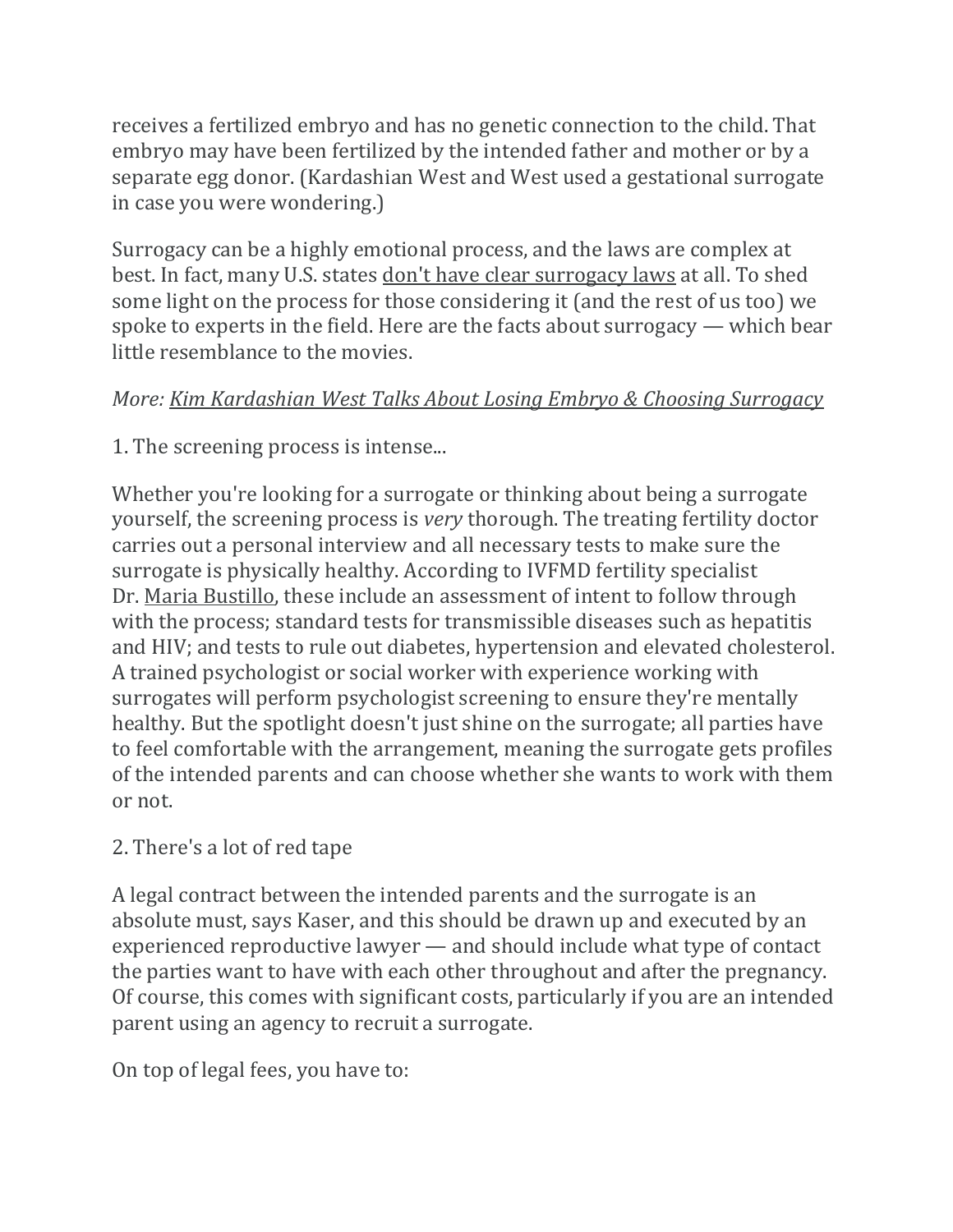- $\circ$  Pay for all medical procedures to generate and transfer the embryos(s) into the surrogate
- o Pay all obstetrical costs of care, labor and delivery
- o Cover related expenses for the surrogate (for travel to medical appointments, etc.)
- o Pay a fee to the surrogate.

Costs and fees paid to the surrogate can vary greatly depending on location, but as a general guide, you can expect to pay around \$100,000, says Bustillo.

3. There's no (official) age cap on surrogacy

That said, most surrogates are under 40 years old because pregnancy can be more complicated as women age (even if they are healthy), says Bustillo. While there's no standard upper age limit for surrogates, most fertility clinics do impose their own age cap, which could be anything up to 55.

Other — possibly more important — considerations include whether a surrogate has her own children and has experienced an uncomplicated birth, whether she lives in a stable and healthy environment with supportive family and friends, whether she is receiving any form of governmental assistance and whether she has a criminal record.

## *More: [How I Found the Humor in Infertility](http://www.sheknows.com/parenting/articles/1135975/humor-in-infertility)*

## 4. "Surrogacy guilt" is a thing

If you're considering surrogacy after failing to get pregnant yourself, you may feel strong feelings of guilt. This is perfectly normal, says Eirene Heidelberger, nationally renowned parenting expert and founder of [GIT Mom](http://www.gitmom.com/) (Get It Together, Mom!), who has experienced infertility herself. "It's your body's fault, not your fault!" she says. "Once I made the decision to accept that my body and not me as a woman was letting me down, I started to feel less humiliated and more empowered. My husband and I understood that we were not out of options on how to grow our family. Every couple concludes in their own time when to stop trying to conceive and to begin looking to surrogacy. You did not give up on building a family when you came to that conclusion; rather, you moved on to another option. That's something to feel proud of, not guilty!" Heidelberger recommends leaning on your support system of family,